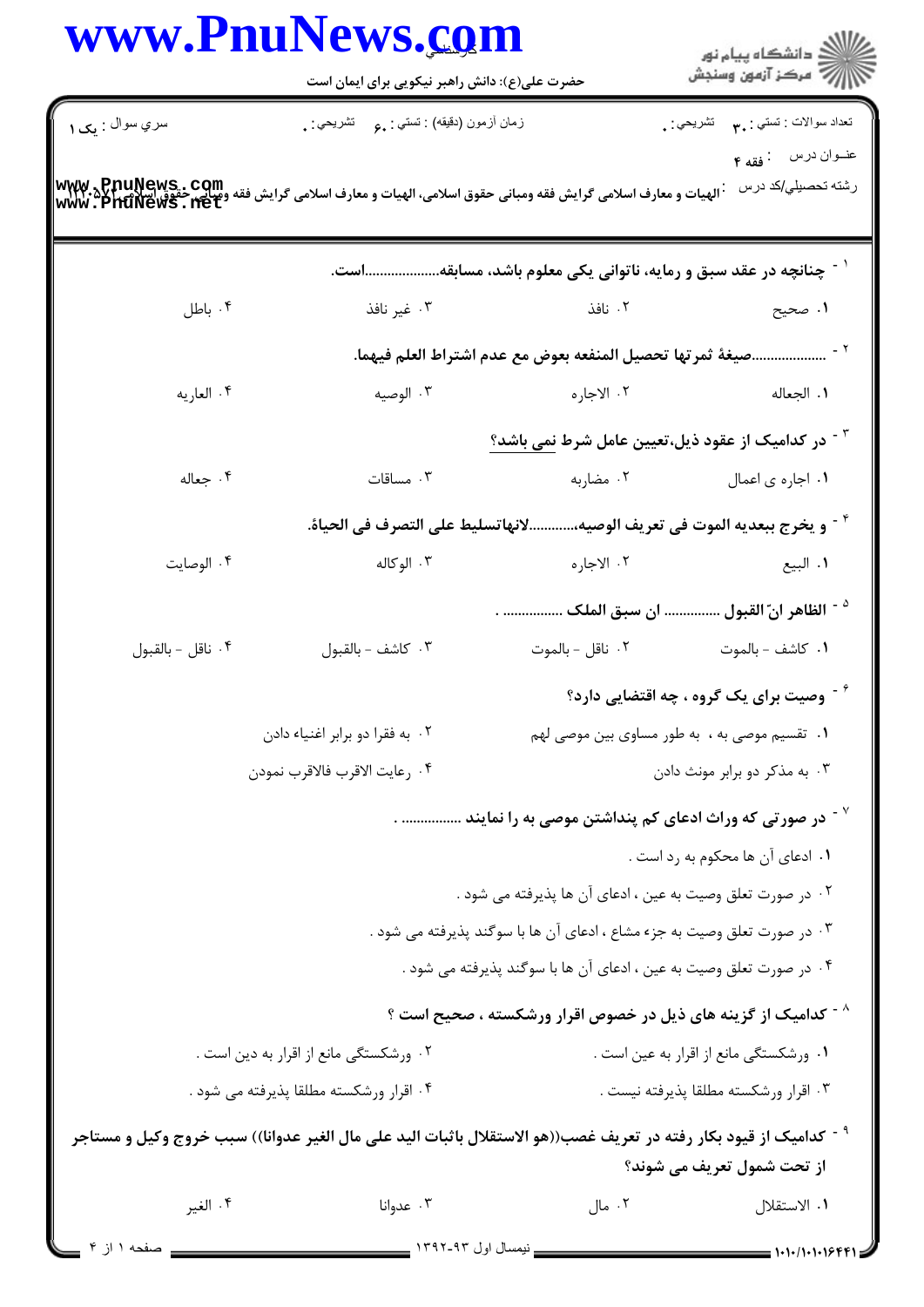|                       | www.PnuNews.com<br>حضرت علی(ع): دانش راهبر نیکویی برای ایمان است                                                                                                |                                                                                | ڪ دانشڪاه پيام نور<br>//> مرڪز آزمون وسنڊش   |
|-----------------------|-----------------------------------------------------------------------------------------------------------------------------------------------------------------|--------------------------------------------------------------------------------|----------------------------------------------|
| سري سوال : ١ يک       | زمان أزمون (دقيقه) : تستي : <sub>م</sub> و     تشريحي : <sub>م</sub>                                                                                            |                                                                                | نعداد سوالات : تستبي : پم       تشريحي : .   |
|                       | WWW. PDUNEWS . COM<br>- الهيات و معارف اسلامى گرايش فقه ومبانى حقوق اسلامى، الهيات و معارف اسلامى گرايش فقه فقه اللهيات و معارف اسلامى<br>WWW . PIIUNEWS . IIEU |                                                                                | عنوان درس : فقه ۴<br>رشته تحصيلي/كد درس      |
|                       |                                                                                                                                                                 |                                                                                |                                              |
|                       |                                                                                                                                                                 |                                                                                | <sup>۱۰ -</sup> لو اجتمع المباشر و السبب ضمن |
| ۴. المباشر مع الاكراه | ۰۳ المباشر و السبب                                                                                                                                              | ۰۲ المباشر                                                                     | ٠١. السبب                                    |
|                       | <sup>۱۱ -</sup> کدامیک از موارد ذیل ، دیدگاه محقق حلی در خصوص ضمان اموال قیمی، می باشد؟                                                                         |                                                                                |                                              |
|                       | ۰۲ قیمت روز تلف                                                                                                                                                 | ٠١ اعلى القيم از زمان غصب تا تلف                                               |                                              |
|                       | ۰۴ قیمت روز غصب                                                                                                                                                 |                                                                                | ۰۳ قیمت روز پرداخت                           |
|                       |                                                                                                                                                                 | <sup>۱۲ -</sup> خوراندن طعام غصبی به فرد جاهل ، مصداق کدام قاعده می باشد؟      |                                              |
| ۰۴ اضطرار             | ۰۳ اجبار                                                                                                                                                        | ۰۲ غرور                                                                        | ۰۱ اکراه                                     |
|                       | <sup>۱۳ -</sup> کدامیک از فقهای ذیل معتقد است که نماء ایجاد شده در مال مغصوبه ، ملک غاصب است؟                                                                   |                                                                                |                                              |
| ۰۴ شیخ انصاری         | ۰۳ شیخ طوسی                                                                                                                                                     | ۰۲ شهید ثانی                                                                   | ۰۱ شهید اول                                  |
|                       |                                                                                                                                                                 | <sup>۱۴ -</sup> هو انسان ضائع لا کافل له و لا يستقل بنفسه .                    |                                              |
| ۰۴ لاقط               | ۰۳ الملتقط                                                                                                                                                      | ٢. لقطه                                                                        | ٠١ اللقيط                                    |
|                       |                                                                                                                                                                 | ید یابنده نسبت به مال پیدا شده ، چه نوع یدی است؟ $^{\circ}$                    |                                              |
|                       | ۰۲ ید امانی شرعی                                                                                                                                                |                                                                                | ۰۱ ید امانی مالکی                            |
|                       | ۰۴ ید ضمانی غیر عدوانی                                                                                                                                          |                                                                                | ۰۳ ید ضمان <sub>ی</sub>                      |
|                       |                                                                                                                                                                 | <sup>۱۶ -</sup> تعریف مال پیدا شده ، برای چه مدت زمانی واجب است؟               |                                              |
| ۰۴ یکسال              | ۰۳ یکماه                                                                                                                                                        | ۰۲ شش ماه                                                                      | ۰۱ دو سال                                    |
|                       |                                                                                                                                                                 | <sup>۱۷ -</sup> حریم چشمه در زمین سخت چند ذراع از هر طرف می باشد؟              |                                              |
| $\mathfrak{f}$        | $\Lambda \cdot \cdot \cdot$ . ٣                                                                                                                                 | $\Delta \cdot \cdot \cdot$ . $\Upsilon$                                        | $1 \cdots 1$                                 |
|                       |                                                                                                                                                                 | <sup>۱۸ -</sup> ((الرباط)) که یکی از مشترکات عمومی است، به چه معناست؟          |                                              |
| ۰۴ معدن               | ۰۳ مسجد                                                                                                                                                         | ۰۲ کاروانسرا                                                                   | ۰۱ مدرسه                                     |
|                       |                                                                                                                                                                 | <sup>۱۹ -</sup> کدامیک از موارد ذیل ، از جمله شرایط صید با آلات شکار نمی باشد؟ |                                              |
| ۰۴ العداله            | ۰۳ القصد                                                                                                                                                        | ٢. الاسلام                                                                     | ٠١. التسميه                                  |

Ĭ.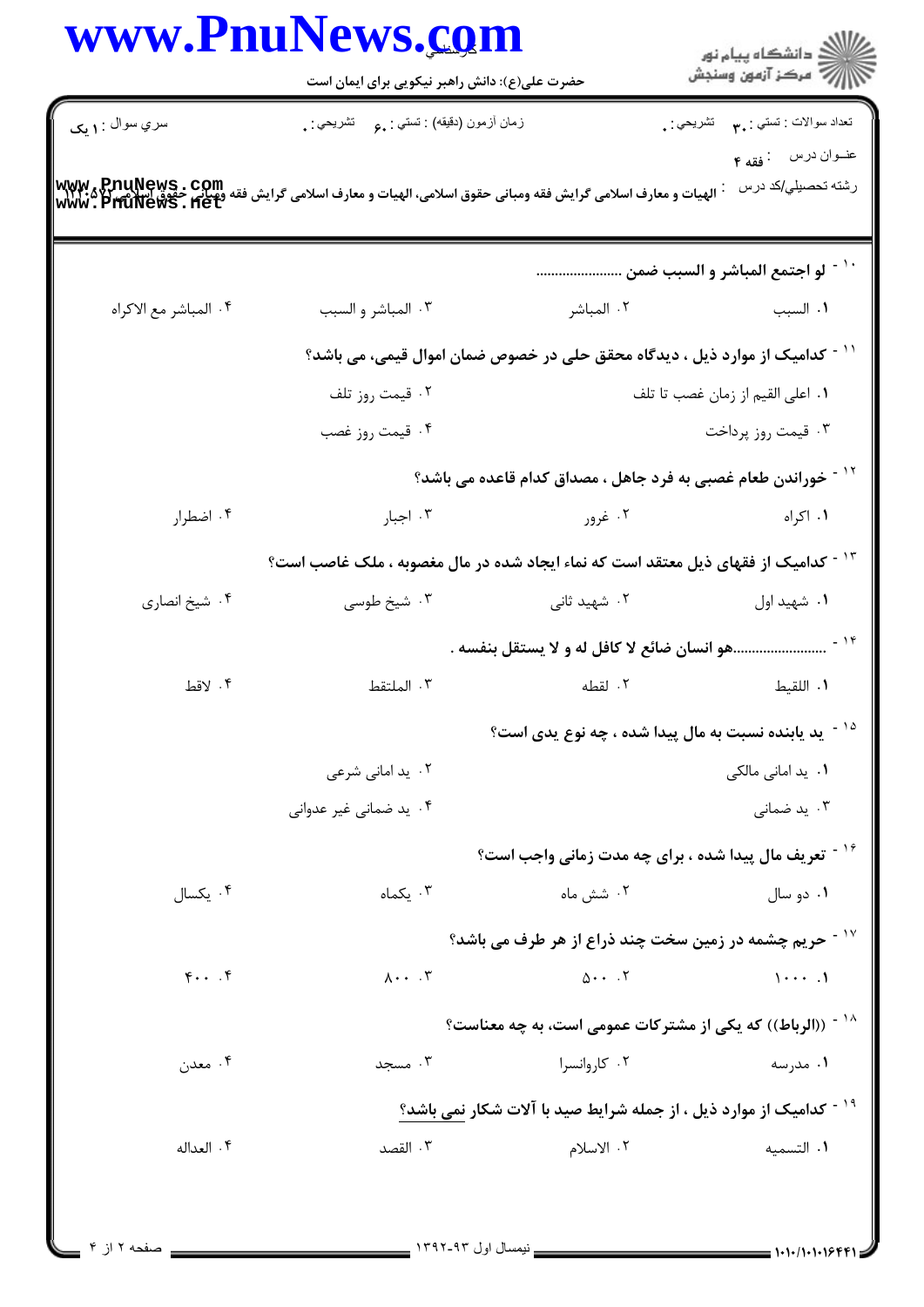|                 | حضرت علی(ع): دانش راهبر نیکویی برای ایمان است                                                                                         |                                                                                   | ر<br>ای دانشکاه پیام نور<br>ای                |
|-----------------|---------------------------------------------------------------------------------------------------------------------------------------|-----------------------------------------------------------------------------------|-----------------------------------------------|
| سري سوال : ۱ يک | زمان أزمون (دقيقه) : تستي : , و     تشريحي : .                                                                                        |                                                                                   | تعداد سوالات : تستي : ٣ <b>. س</b> تشريحي : . |
|                 |                                                                                                                                       |                                                                                   | عنــوان درس : فقه ۴                           |
|                 | للهيات و معارف اسلامي گرايش فقه ومباني حقوق اسلامي، الهيات و معارف اسلامي گرايش فقه ويباني خفوق اسلامي WW. SYT<br>WWW . PHUNeWS . Het |                                                                                   | رشته تحصيلي/كد درس                            |
|                 |                                                                                                                                       | `` - برای صید کدامیک از حیوانات زیر ، ((نحر)) لازم است؟                           |                                               |
| ۰۴ ملخ          | ۰۳ گاو                                                                                                                                | ۰۲ شتر                                                                            | ۰۱ گوسفند                                     |
|                 |                                                                                                                                       | السلخ قبل البرد و ابانه الراس عمدا.                                               | $-71$                                         |
| ۰۴ لا عبرهٔ     | ۰۳ يکره                                                                                                                               |                                                                                   | ١. يحرم مسال ٢٠. يباح                         |
|                 |                                                                                                                                       | <sup>۲۲ -</sup> کدامیک از موارد ذیل از جمله اسباب ملکیت حیوانات ، برای انسان است؟ |                                               |
|                 | ۰۲ جهیدن در کشتی                                                                                                                      |                                                                                   | ۰۱ آشیانه کردن در منزل                        |
|                 | ۰۴ در گل و لای زمین گرفتار شدن                                                                                                        | ۰۳ در دام شکارچی افتادن                                                           |                                               |
|                 |                                                                                                                                       |                                                                                   | <sup>۲۳ -</sup> حکم خوردن ماهی جلّال چیست؟    |
|                 | ۰۲ مطلقا حرام است.                                                                                                                    |                                                                                   | ٠١ مطلقا حلال است.                            |
|                 | ۰۴ به شرط مالکیت حلال است.                                                                                                            |                                                                                   | ۰۳ به شرط استبراء حلال است.                   |
|                 |                                                                                                                                       | بنا بر اظهر، خوردن گوشت کدامیک از حیوانات زیر مکروه است؟                          |                                               |
| ۰۴ گورخر        | ۰۳ اسب                                                                                                                                | ۰۲ خرگوش                                                                          | ۰۱ گاو وحشی                                   |
|                 |                                                                                                                                       | <sup>۲۵ -</sup> در حرمت کدامیک از اجزاء مردار، بین فقها اختلافی <u>نیست؟</u>      |                                               |
| ۰۴ شاخ          | ۰۳ پر                                                                                                                                 | ۰۲ پشم                                                                            | ۰۱ دنبه                                       |
|                 |                                                                                                                                       | <sup>۲۶ -</sup> کدامیک از موارد ذیل، از موجبات سببی ارث نیستند؟                   |                                               |
|                 | ۰۲ ولاء امام                                                                                                                          |                                                                                   | ۰۱ زوجيت                                      |
|                 | ۰۴ ولاء عتق                                                                                                                           | ۰۳ طبقه دوم ارث در صورت نبودن وراث طبقه اول                                       |                                               |
|                 |                                                                                                                                       | <sup>۲۷ -</sup> کدامیک از موجبات سببی ارث با موجبات نسبی ، قابل جمع است؟          |                                               |
| ۰۴ ولاء امام    | ۰۳ ولاء ضمان جريره                                                                                                                    | ٢. ولاء عتق                                                                       | ۰۱ زوجیت                                      |
|                 |                                                                                                                                       |                                                                                   | <sup>۲۸ -</sup> فرزند، حاجب پدر است.          |
| ۰۴ حاجب نيست    | ۰۳ نقصانی                                                                                                                             | ۰۲ کلی                                                                            | ۰۱ حرمانی                                     |